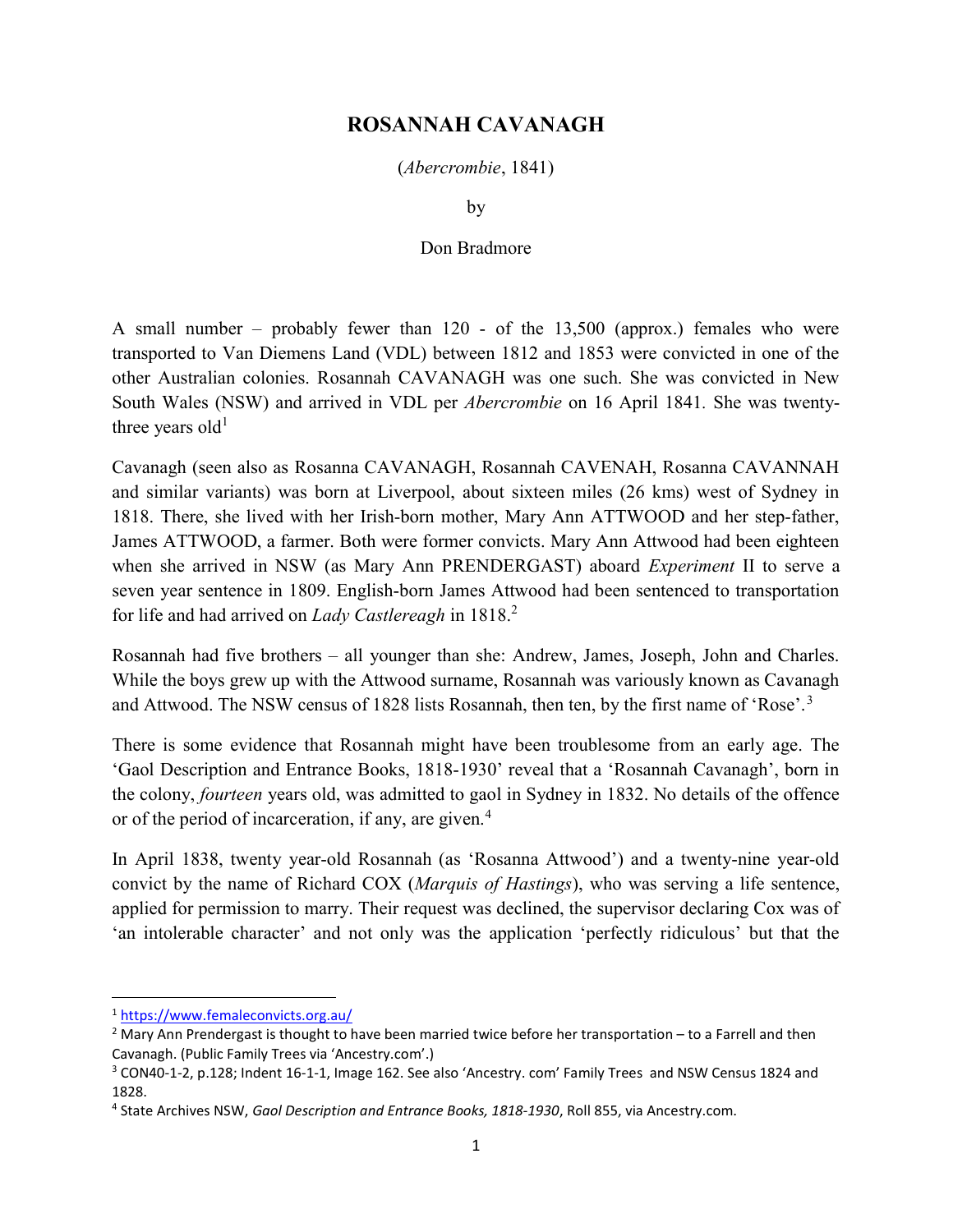marriage if allowed would have been 'contrary to the Govt. regulations'.<sup>5</sup> Nevertheless, some family history researchers believe that Rosannah gave birth to a daughter by Cox and that the daughter died at the age of three in 1839. As no record of the birth or death has been located, this is yet to be verified.<sup>6</sup>

What is certain, however, is that in early 1839, Rosannah (as 'Rosanna Cavanagh') was indicted for 'wilful and corrupt perjury' after appearing as a witness in a case brought against a woman by the name of Ellen RYAN at Campbelltown, NSW, a few months earlier. In early November 1838, Ryan had been charged with the theft of two hundred pounds (about ninety kilograms) of potatoes from a Mr. CONNOR and had called upon Cavanagh to confirm that. Cavanagh had sworn that she had been present when Ryan had purchased the potatoes from a Mr. HOLLOWAY. When later evidence proved conclusively that Ryan had indeed stolen the potatoes from Connor, Cavanagh had been charged with lying to the court. However, inexplicably, when brought to court to answer the charge some months later, she had been acquitted.<sup>7</sup>

Cavanagh was not to be so fortunate when next she appeared in court! At the Parramatta Quarter Sessions on 15 February 1841, she stood trial for the theft of money from her employer. The Sydney Herald reported the case in this way:

Rosannah Cavenah (sic), free servant to Mrs. Loveridge, of the Steam Packet Inn, was indicted for stealing, on the 15th of January last, £13 in one pound notes, with £1 6s. in silver; guilty; to be transported to Van Diemen's Land, for the period of seven years.<sup>8</sup>

Ironically, Mrs. LOVERIDGE was herself a former convict. As Clara Johanna KIMPTON (Sovereign, 1829) , she had been convicted at the Old Bailey, London, in 1829 of the theft of a quantity of clothing and other linen to the value of £5 (approx.) and sentenced to transportation to New South Wales for seven years. There, in 1830, she had married another former convict, John LOVERIDGE (*Mangles*, 1824). In the early 1840s, they had acquired the Steam Packet Inn at Parramatta.<sup>9</sup>

After a short term in gaol, Cavanagh was put aboard *Abercrombie* which, with nine other prisoners, all male, sailed from Sydney in early April 1841.<sup>10</sup>

 $\overline{a}$ 

<sup>&</sup>lt;sup>5</sup> Convicts Applications to Marry 1825-1851: NRS 12212 [4/4510 p.019]; COD 13; Reel 713; Fiche 786-788 | Place: Liverpool. See also 'NSW, Australia, Convict Applications for Publication of Banns, 1828-1830, 1838-1839' for Rosanna Attwood, 1838; the date of Richard Cox's arrival in NSW has not been verified.

<sup>&</sup>lt;sup>6</sup> 'Rosannah Cavanagh' in Public Member Trees via 'Ancestry.com', accessed October 2019.

 $<sup>7</sup>$  The Colonist (Sydney), 6 February 1839, p.2.</sup>

<sup>8</sup> The Sydney Herald, 19 February 1841, p.2.

<sup>&</sup>lt;sup>9</sup> Old Bailey online at https://www.oldbaileyonline.org/; and

https://convictrecords.com.au/convicts/loveridge/john/109869

<sup>10</sup> http://sites.rootsweb.com/~austashs/convicts/conships\_a.htm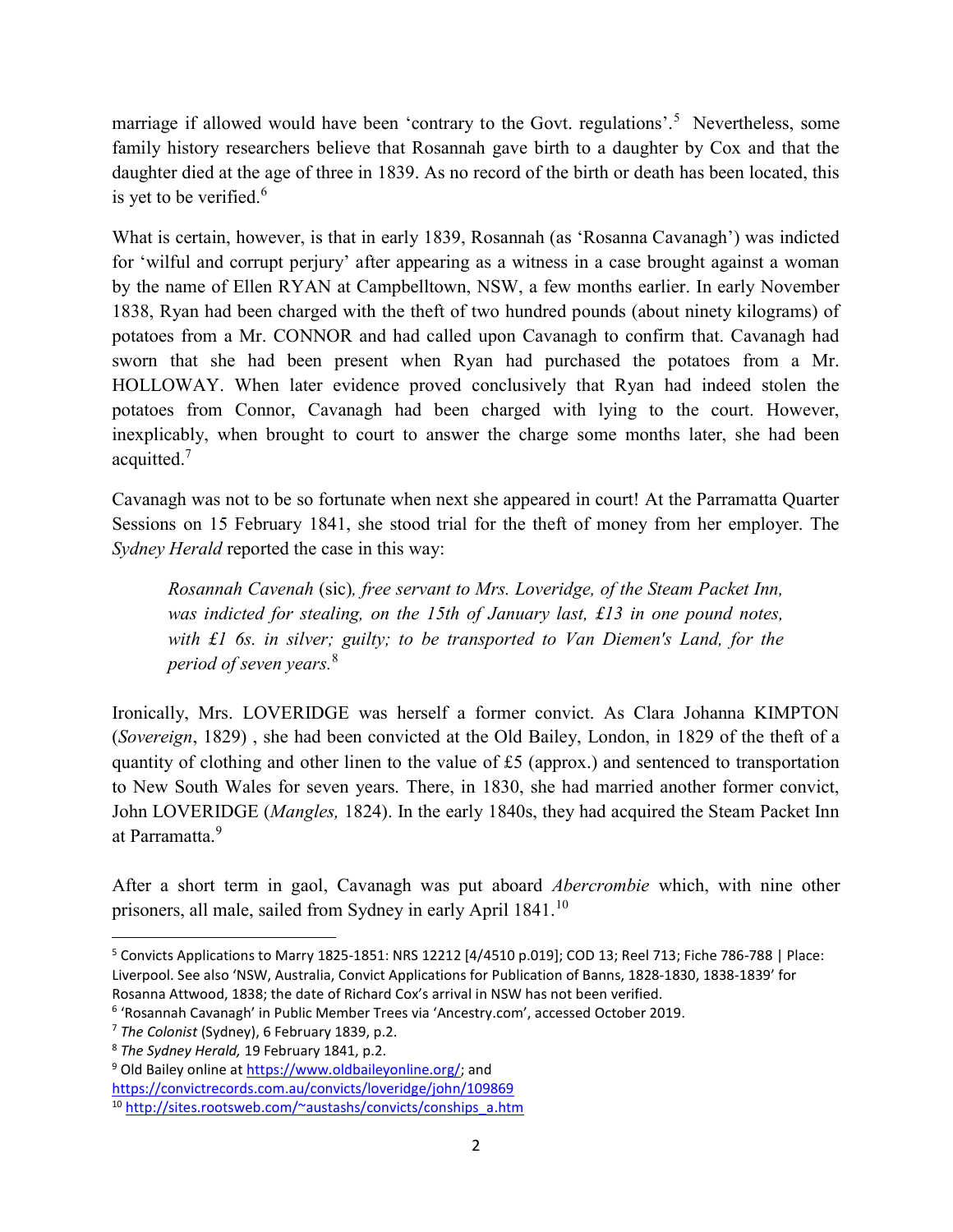Upon arrival at Hobart, Cavanagh was described as being five feet nine and a quarter inches (about 177 cms) tall, and 'stout' – a big woman for her times. She had black hair, brown eyes and a fresh complexion. She had a scar in the centre of her forehead. In one of her convict documents her religion is shown as 'Catholic' but in another as 'C of E'. She gave her occupation as 'laundress and house servant'.<sup>11</sup>

By the time of Cavanagh's arrival, the *assignment* system which had been operating in VDL since the early days of settlement had been abandoned. That system had allowed the government to place convicts with free settlers who provided them with shelter, food and clothing in return for their unpaid labour. However, after almost four decades the authorities had become disillusioned with this system, believing that some convicts were being treated too leniently while others suffered horribly under masters and mistresses who were rapacious and cruel. They had also come to think that the assignment system did little, if anything, to rehabilitate the prisoners. So, instead, the authorities had instituted a graded probation system, in which newlyarrived convicts were all kept by the government at one or other of the eighty or so probation stations that had been set up for the purpose. There, they were employed on public works, progressing through various levels of probation until they had shown themselves worthy of being granted a ticket-of-leave or a conditional pardon and were able to find work for themselves.<sup>12</sup>

Cavanagh's conduct record indicates that, upon her arrival, she was in kept Hobart under the control of the Comptroller-General. However, she must have been orderly because she was not in government service for long. The convict muster of 1841 shows her in the employ of a Mr. G. JOHNSON of Hobart.<sup>13</sup>

On 19 February 1842, Cavanagh applied for permission to marry Joseph MILKIN, a former convict (Albion, 1828), who, by this time, had received a free pardon.<sup>14</sup> Given approval, the

 $\overline{a}$ 

<sup>12</sup> Alexander, A. (ed.), The Companion to Tasmanian History:

https://www.utas.edu.au/library/companion\_to\_tasmanian\_history

<sup>13</sup> New South Wales and Tasmania, Australia, Convict Musters, 1806-1849, via Ancestry.com at https://www.ancestry.com.au/interactive/1185/IMAUS1787\_114246-

00519?pid=351808&backurl=https://search.ancestry.com.au/cgi-

bin/sse.dll?\_phsrc%3DJBN97%26\_phstart%3DsuccessSource%26usePUBJs%3Dtrue%26indiv%3D1%26dbid%3D118 5%26gsfn%3DRosannah%26gsln%3DCavanagh%26cp%3D0%26msady%3D1841%26\_F0005868%3DAbercrombie%2 6new%3D1%26rank%3D1%26uidh%3Dag5%26redir%3Dfalse%26msT%3D1%26gss%3Dangs-

<sup>14</sup> Register of Permissions to Marry, CON52-1-2, p.061, 19 February 1842; State Archives. NSW:

<sup>11</sup> CON40-1-2, p.128; Indent 16-1-1, Image 162.

d%26pcat%3D36%26fh%3D1%26h%3D351808%26recoff%3D%26ml\_rpos%3D2&treeid=&personid=&hintid=&useP UB=true&\_phsrc=JBN97&\_phstart=successSource&usePUBJs=true

https://www.records.nsw.gov.au/archives/collections-and-research/guides-and-indexes/node/1621/browse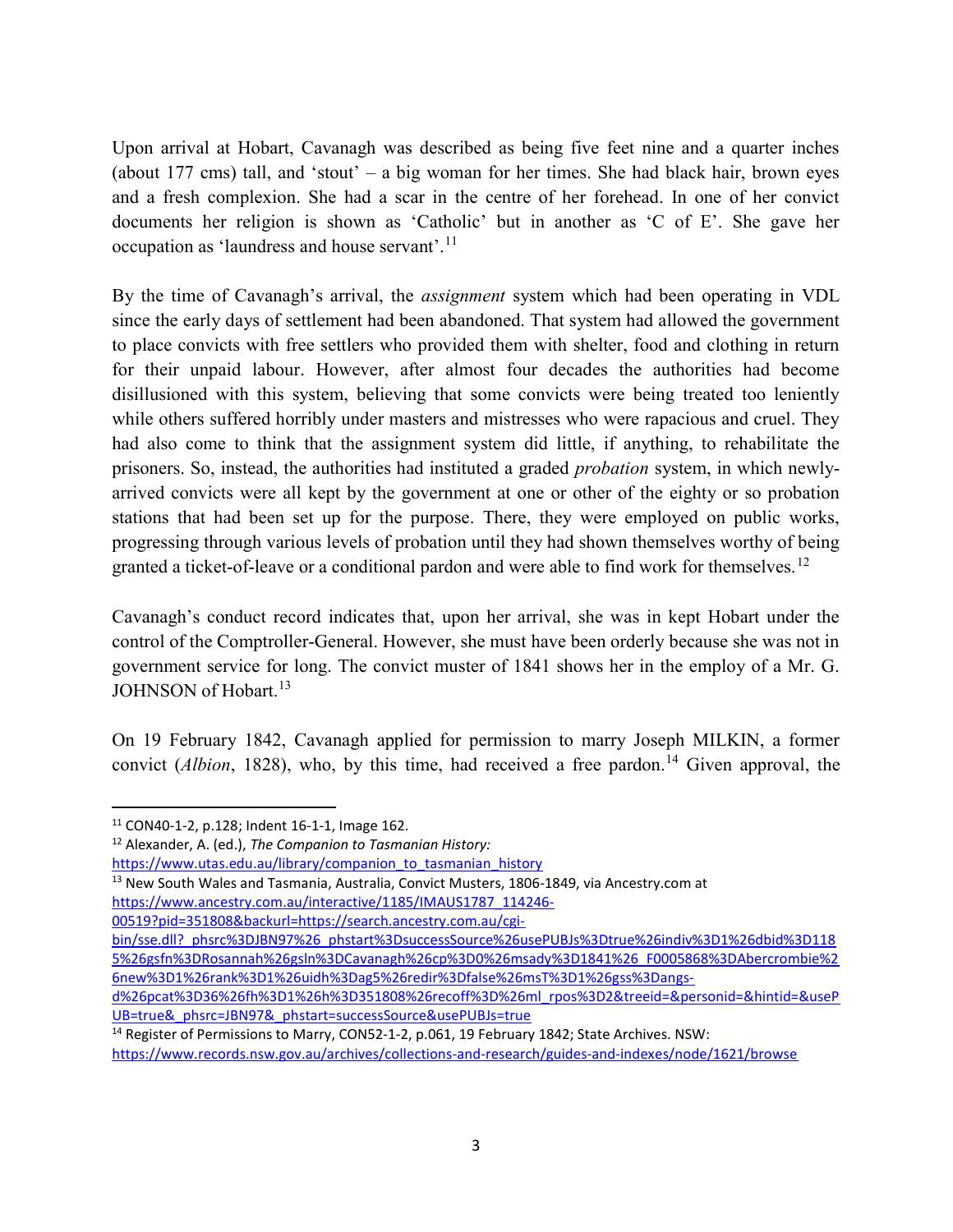couple married at Holy Trinity Church, Hobart on 28 March 1842. Milkin is described on the marriage entry as a thirty-eight year old bachelor and a blacksmith, Cavanagh as a twenty-three year-old spinster.<sup>15</sup> No children of the marriage have been identified

There are some indications that the marriage was not a happy one. On 29 October 1842, only seven months after the wedding, Cavanagh was charged with being drunk in her service. Her punishment was to spend four days in solitary confinement – probably at the Cascades Female Factory, Hobart - and then to be returned to her husband. A month later, on 2 December 1842, she was charged again, this time for 'misconduct'. On this occasion, her sentence was harsher: three months with hard labour in the separate working rooms of the gaol and again to be returned to her husband.<sup>16</sup>

Gladly, these were the only offences recorded against Cavanagh in the colony. Afterwards, she appears to have settled down and, on 28 June 1844, she was granted a ticket-of-leave.<sup>17</sup> On 24 August 1846, her conditional pardon was approved, the condition being that she remain in  $VDL<sup>18</sup>$ 

Whether or not the condition of her pardon was waived later is unclear but Cavanagh did not remain in VDL. At some point in the 1850s, she returned to New South Wales, probably with her husband. On 17 December 1859, the following notice appeared in The Sydney Morning Herald:

I HEREBY GIVE NOTICE that I will not be responsible for any DEBTS contracted by my Wife, ROSANNA MILKIN, better known as ROSA ATTWOOD, she having left her home without my consent. JOSEPH MILKIN. Cabramatta Creek, 15th December.<sup>19</sup>

Again, it is not clear whether the couple were ever re-united but it seems probable that they were. An entry in the record of deaths in New South Wales shows that a William J(oseph?) MILKIN passed away at Liverpool in 1882.<sup>20</sup>

In 1886, at the age of sixty-eight, Rosannah married again. Her new husband was James SHEATHER.<sup>21</sup> But was that marriage a success? Perhaps not! Family sources assert that Sheather's death certificate does not mention  $Rose/Rosa/Rosannah.<sup>22</sup>$ 

 $\overline{a}$ 

<sup>&</sup>lt;sup>15</sup> Marriage: RGD37/1403/1832, Hobart. Note that the authoritative Tasmanian Pioneers Index ('Digger') incorrectly shows Milkin's name as WILKINS.

<sup>16</sup> CON40-1-2, p.128.

<sup>&</sup>lt;sup>17</sup> Hobart Town Gazette, 28 June 1844.

<sup>&</sup>lt;sup>18</sup> Hobart Town Gazette, 25 August 1846 and 26 August 1846.

<sup>&</sup>lt;sup>19</sup> The Sydney Morning Herald, 17 December 1859, p.4.

<sup>20</sup> Death: NSW 7812/1882, Liverpool.

<sup>&</sup>lt;sup>21</sup> Marriage: NSW 3040/1886, Newtown; Sheather's death certificate has not been located.

<sup>&</sup>lt;sup>22</sup> 'Rosannah Cavanagh' in Public Member Trees via 'Ancestry.com', accessed October 2019.